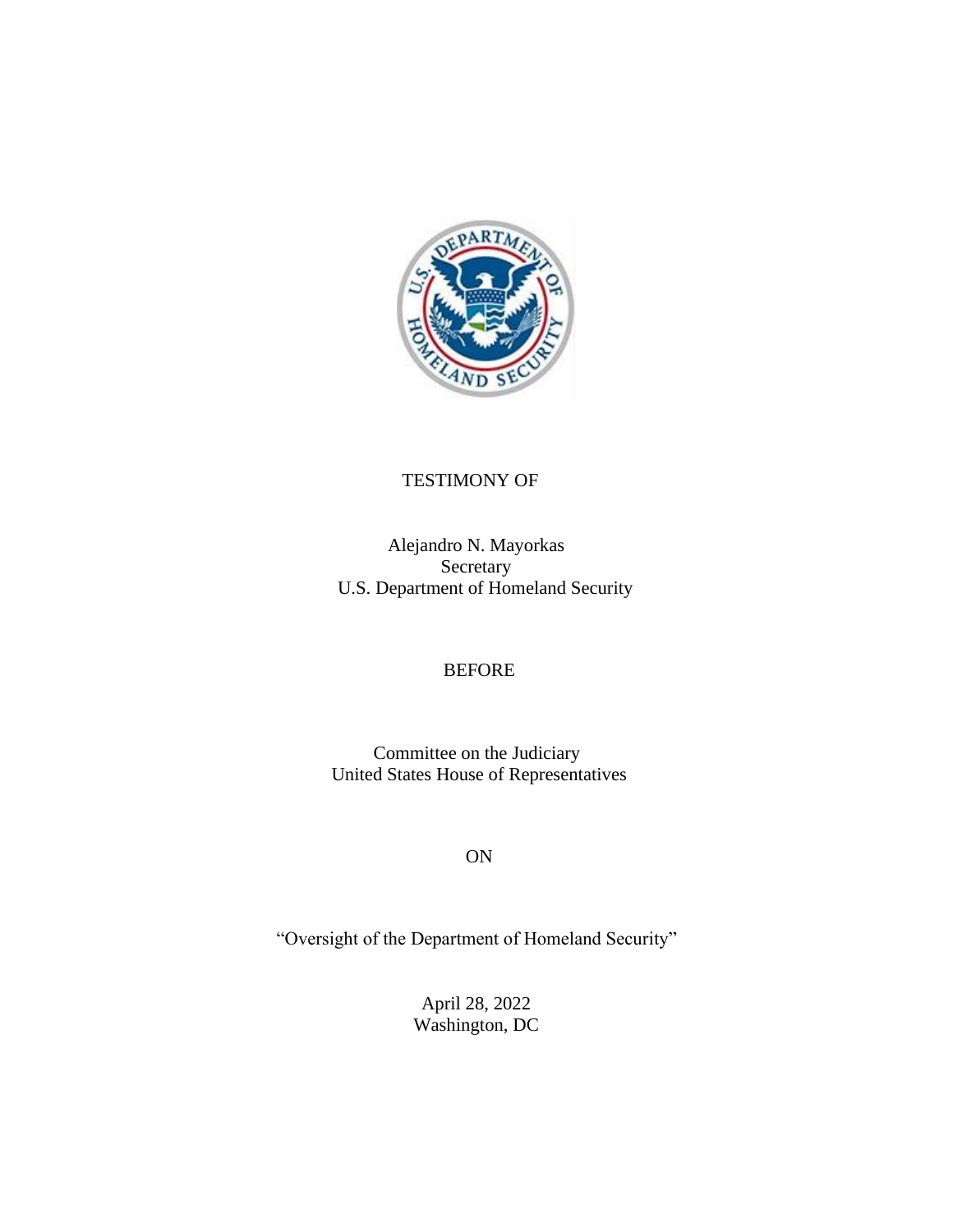Chairman Nadler, Ranking Member Jordan, and distinguished Members of this Committee:

Thank you for inviting me to join you today. For nearly 20 years, the Department of Homeland Security and its extraordinary workforce of more than 250,000 dedicated public servants have stood as a cornerstone of public safety against threats foreign and domestic. Over that time, the dangers we face have evolved and so too have the policies, strategies, and tactics we deploy to confront them. Yet what remains unwavering is our determination to carry out our critical mission to keep communities safe across our country.

Terrorism and targeted violence, perpetrated by actors at home and abroad, imperil too many communities. Malicious cyber activity, executed by state-sponsored and other bad actors, targets our networks and infrastructure, with Russia's unprovoked invasion of Ukraine only intensifying the risk. We also still lead a whole-of-government effort to resettle Afghan evacuees – many of whom worked for the United States – in communities across our country, while undertaking a comprehensive, whole-of-government strategy to manage increases in the number of migrants encountered at our border. Further, we continue to combat transnational criminal organizations, narcotics trafficking, and the horrific crimes of human trafficking and smuggling.

Every day, the team at DHS tackles these issues and many more to keep Americans safe. Across our broad mission space, transparency and accountability are fundamental to building trust between our government and the communities we serve. Our Department, which interacts with the public on a daily basis more than any other federal agency, takes this responsibility seriously, and we are committed to remaining guardians of the American people's safety and security while protecting privacy, civil rights, and civil liberties. During this testimony, I look forward to describing how we do this work, including with our partners across every level of government, the private sector, local communities, and Congress.

#### **Combating Terrorism and Targeted Violence**

Since the inception of this Department, the threat landscape has evolved dramatically and DHS has remained vigilant against all terrorism-related threats to the homeland. In the years immediately following the September  $11<sup>th</sup>$  terrorist attacks, the Department focused on foreign terrorists who sought to harm us within our borders and threaten our interests abroad. This threat evolved to include homegrown violent extremists (HVEs) – the individuals in America who are primarily inspired by a foreign terrorist organization's ideology – and has continued to evolve to include those fueled by a wide range of violent extremist ideologies and grievances, including domestic violent extremists (DVEs). DVEs are U.S.-based lone actors and small networks who seek to further political or social goals wholly or in part through unlawful acts of force or violence, without direction or inspiration from a foreign terrorist group or foreign power. These actors are motivated by various factors, including biases against minorities, perceived government intrusion, conspiracy theories promoting violence, and false narratives often spread online.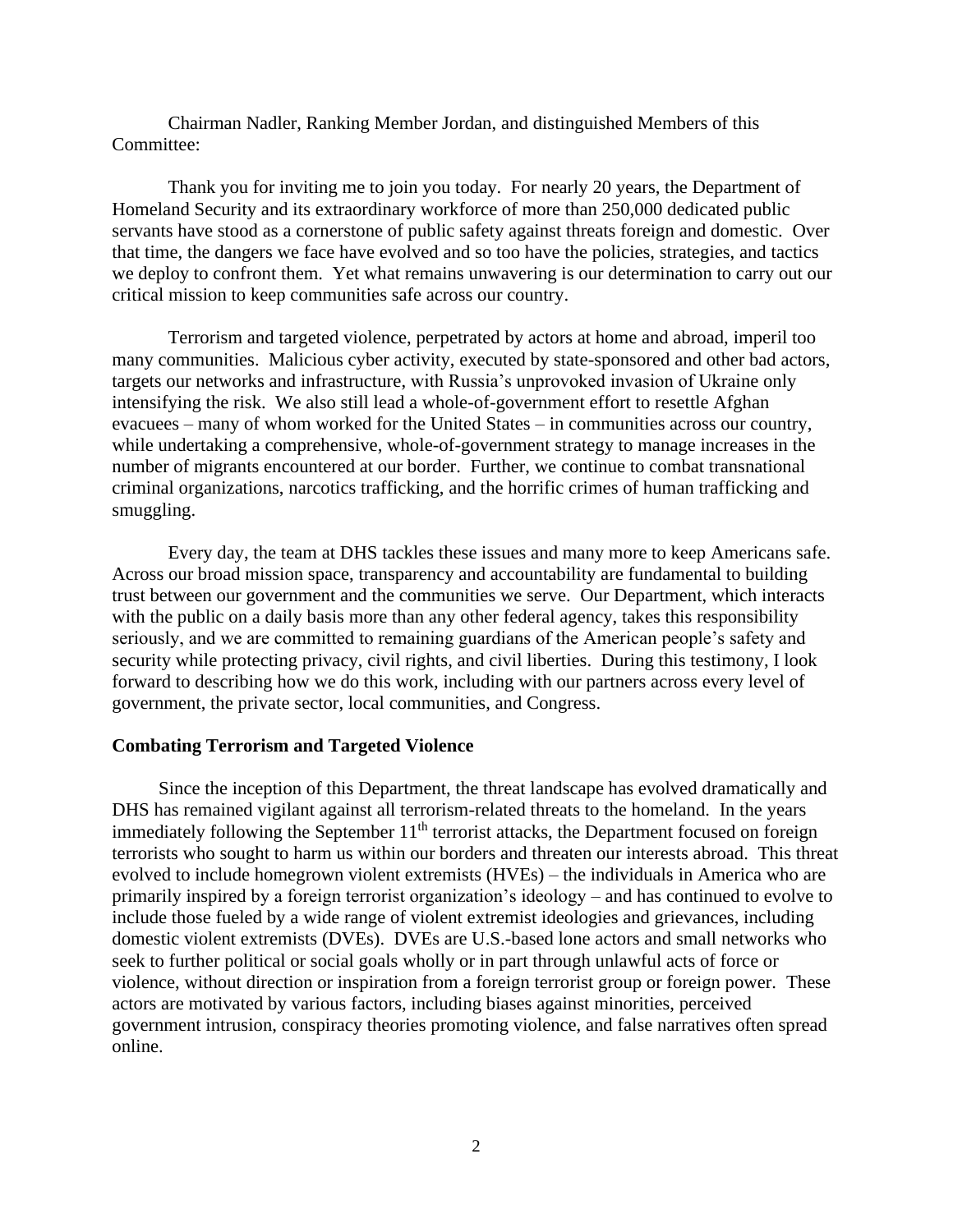Today, U.S.-based lone actors and small networks who are inspired by a broad range of violent ideologies, including HVEs and DVEs, pose the most significant and persistent terrorismrelated threat to the homeland. The Intelligence Community assesses that racially or ethnically motivated violent extremists (RMVEs) who advocate for the superiority of the white race, including white supremacists, and militia violent extremists (MVEs), present the most lethal DVE movement in the homeland. Per a March 2021 DVE assessment by DHS, the Federal Bureau of Investigation (FBI), and National Counterterrorism Center (NCTC), RMVEs are most likely to conduct mass-casualty attacks against civilians, while MVEs typically target law enforcement, elected officials, and government personnel and facilities.

DHS is prioritizing combating all forms of terrorism and targeted violence, including through its efforts to support the first-ever *National Strategy for Countering Domestic Terrorism,*  published by the Administration in June 2021*.* Since January 2021, DHS has taken several steps in this regard, including by:

- establishing a new domestic terrorism branch within DHS's Office of Intelligence and Analysis (I&A) dedicated to producing sound, timely intelligence needed to counter domestic terrorism-related threats;
- launching the Center for Prevention Programs and Partnerships (CP3) to provide communities with resources and tools to help prevent individuals from radicalizing to violence;
- designating domestic violent extremism as a "National Priority Area" within the Federal Emergency Management Agency's **(**FEMA) Homeland Security Grant Program for the first time, resulting in at least \$77 million being spent on preventing, preparing for, protecting against, and responding to related threats nationwide in FY 2021;
- providing \$180 million in funding in FY 2021 to support target hardening and other physical security enhancements for nonprofit organizations at risk of terrorist attacks through DHS's Nonprofit Security Grant Program (NSGP). The FY 2023 President's Budget request proposes an increase to \$360 million of this critically important program;
- increasing efforts to identify and evaluate mis- dis- and mal-information (MDM), including false or misleading conspiracy theories spread on social media and other online platforms that endorse violence, while protecting privacy, civil rights, and civil liberties; and,
- enhancing collaboration with public and private sector partners including U.S. critical infrastructure owners and operators – to better protect our cyber and physical infrastructure and increase nationwide cybersecurity resilience through the Department's Cybersecurity and Infrastructure Security Agency (CISA).

Further, DHS has renewed its commitment to share timely and actionable information and intelligence to the broadest audience possible. Since January 2021, I&A has convened more than 84 engagements with partners across every level of government, the private sector, and local communities regarding emerging threats. DHS has also issued 100 intelligence products related to terrorism and targeted violence since that time, including five National Terrorism Advisory System (NTAS) bulletins to contextualize the threat environment for the public and provide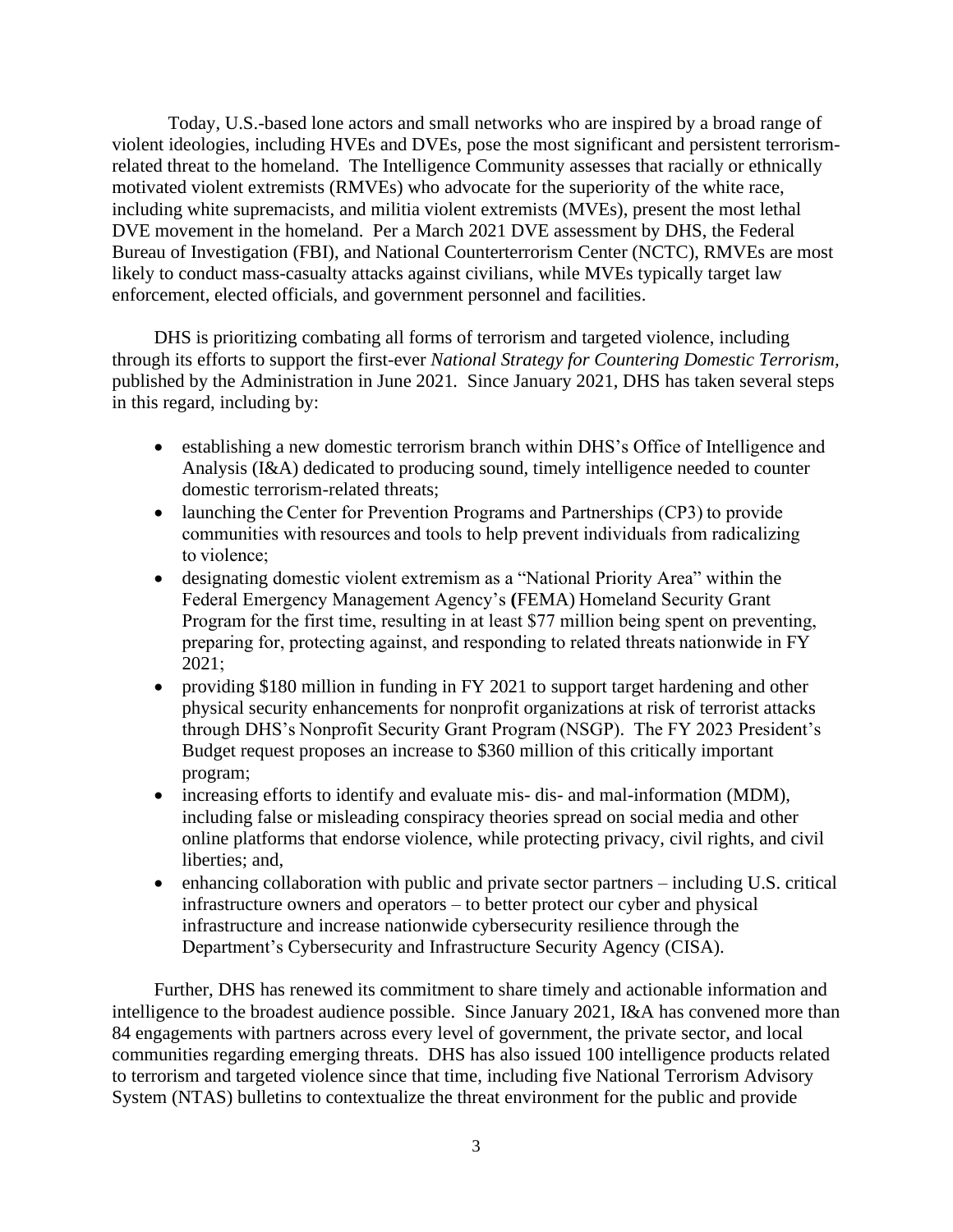resources for how to stay safe. The Department's efforts to combat all forms of terrorism and targeted violence are conducted in ways that protect privacy, civil rights, and civil liberties, and adhere to applicable laws.

Reducing the threat of violence and potential loss of life by preventing radicalization to violence is a key DHS priority, and one that we cannot accomplish alone. As I have said several times before, the Department of Homeland Security is fundamentally a department of partnerships. Our ability to execute our critical mission relies on the strength of our partnerships with other federal agencies; state, local, tribal, and territorial (SLTT) governments; campus law enforcement; nongovernmental organizations; the private sector; and local communities. The efforts described above are among those that DHS is pursuing to ensure we can provide our partners with the resources and tools needed to help keep our communities safe.

## **Strengthening Our Nation's Cybersecurity**

Cyber threats from nation states and state-sponsored and criminal actors remain one of the most prominent threats facing our nation. This threat has been heightened by the ongoing Russia-Ukraine crisis. Within the past year and a half, we have seen numerous cybersecurity incidents impacting organizations of all sizes and disrupting critical services, from the SolarWinds supply chain compromise to the exploitation of Log4j vulnerabilities found in Microsoft Exchange Servers and Pulse Connect Secure devices. Further, ransomware incidents – like those impacting Colonial Pipeline, JBS Foods, and Kaseya – continue to rise, as high-impact ransomware incidents against critical infrastructure organizations have increased globally, impacting organizations of all sizes. As of February 2022, CISA, the FBI, and National Security Agency observed incidents involving ransomware against 14 of the 16 U.S. critical infrastructure sectors, and victims in the first half of 2021 paid an estimated \$590 million in ransoms, compared to \$416 million over all of 2020. We believe there is significant under-reporting of ransomware incidents and the true impact is greater. These incidents have reinforced the importance of cybersecurity and how we preserve and defend an open, interoperable, free, secure, and reliable Internet and stable cyberspace.

The rate at which cyber incidents occur is rapidly increasing, and it is the Department's responsibility to help protect our nation's critical infrastructure from these attacks. The private sector, which owns and operates most of the nation's critical infrastructure, plays a vital role in working with CISA to ensure that we are aware of new campaigns and intrusions, which in turn informs CISA's advice to other potential victims – increasing the nation's collective cyber defenses through our collaborative efforts. Mandatory incident and ransomware payment reporting legislation recently signed by the President will help us meaningfully enhance the security and resilience of our nation's networks and critical infrastructure. The information received from these reports from our private sector partners will enable CISA, in partnership with other federal agencies such as the FBI, build a common understanding of how our adversaries are targeting U.S. networks and critical infrastructure. This information will fill critical information gaps and allow us to rapidly deploy resources and render assistance to victims suffering attacks, analyze incoming reporting across sectors to spot trends, and quickly share that information with network defenders to warn other potential victims. We commend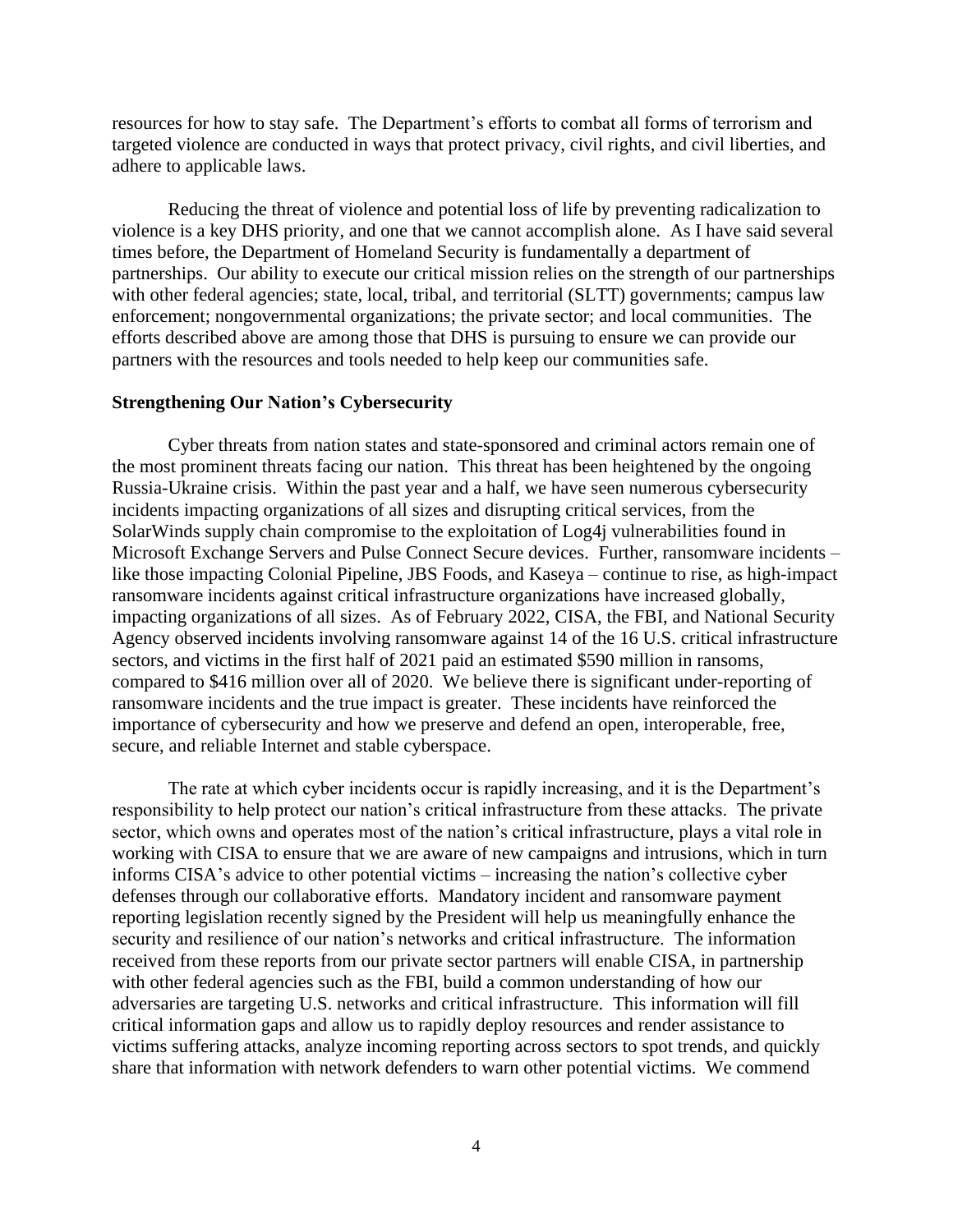Congress for passing this historic bipartisan legislation, marking a critical step forward in the collective cybersecurity of our nation.

To increase our nation's cybersecurity and resilience, since January 2021, DHS has taken several steps, including:

- in the wake of the May 2021 Colonial Pipeline incident, the Transportation Security Administration (TSA) issued two security directives to strengthen the cybersecurity and resilience of our nation's critical pipelines. The security directives require pipeline companies to report cybersecurity incidents to CISA, designate a cybersecurity coordinator to be available 24/7, conduct a cybersecurity vulnerability assessment and provide results to TSA, develop and implement a cybersecurity contingency plan and recovery plan, and implement specific mitigation measures to protect against ransomware attacks. In December 2021, TSA issued two more security directives and additional guidance to strengthen cybersecurity across the transportation sector. These directives require U.S. airports and air carriers, high-risk freight railroads, and rail transit operators to report cybersecurity incidents to CISA and designate primary and alternate cybersecurity coordinators to be available 24/7.
- in July 2021, alongside the Department of Justice (DOJ) and other federal partners, DHS launched StopRansomware.gov – the first whole-of-government website that pools federal resources to combat ransomware and helps private and public organizations of all sizes mitigate cyber risk and increase their resilience.
- in August 2021, CISA announced the creation of the Joint Cyber Defense Collaborative (JCDC) to develop and execute joint cyber defense planning with partners at all levels of government and the private sector, to prevent and reduce the impacts of cyber intrusions and ensure a unified response when they occur.
- in February 2022, DHS established the Cyber Safety Review Board (CSRB), a groundbreaking public-private partnership dedicated to after-action review of significant cyber threats. The CSRB's first review focuses on the vulnerabilities identified in the log4j software library discovered in late 2021 and will be completed this summer.
- in February 2022, recognizing the heightened risk of malicious cyber activity related to the Russia-Ukraine conflict, CISA launched a new campaign called Shields Up to amplify online free cybersecurity resources and guidance for how organizations of every size and across every sector can increase their cybersecurity preparedness.
- through CISA and I&A, DHS continues to work with our federal partners, all 50 states, local jurisdictions, and election technology partners to provide resources to keep our elections secure and resilient and protect election systems from interference.
- DHS also continues to build a cybersecurity workforce that can remain agile and combat evolving threats. To recruit, develop, and retain top-tier cybersecurity talent, in July 2021 we initiated the largest cybersecurity hiring initiative in DHS history; last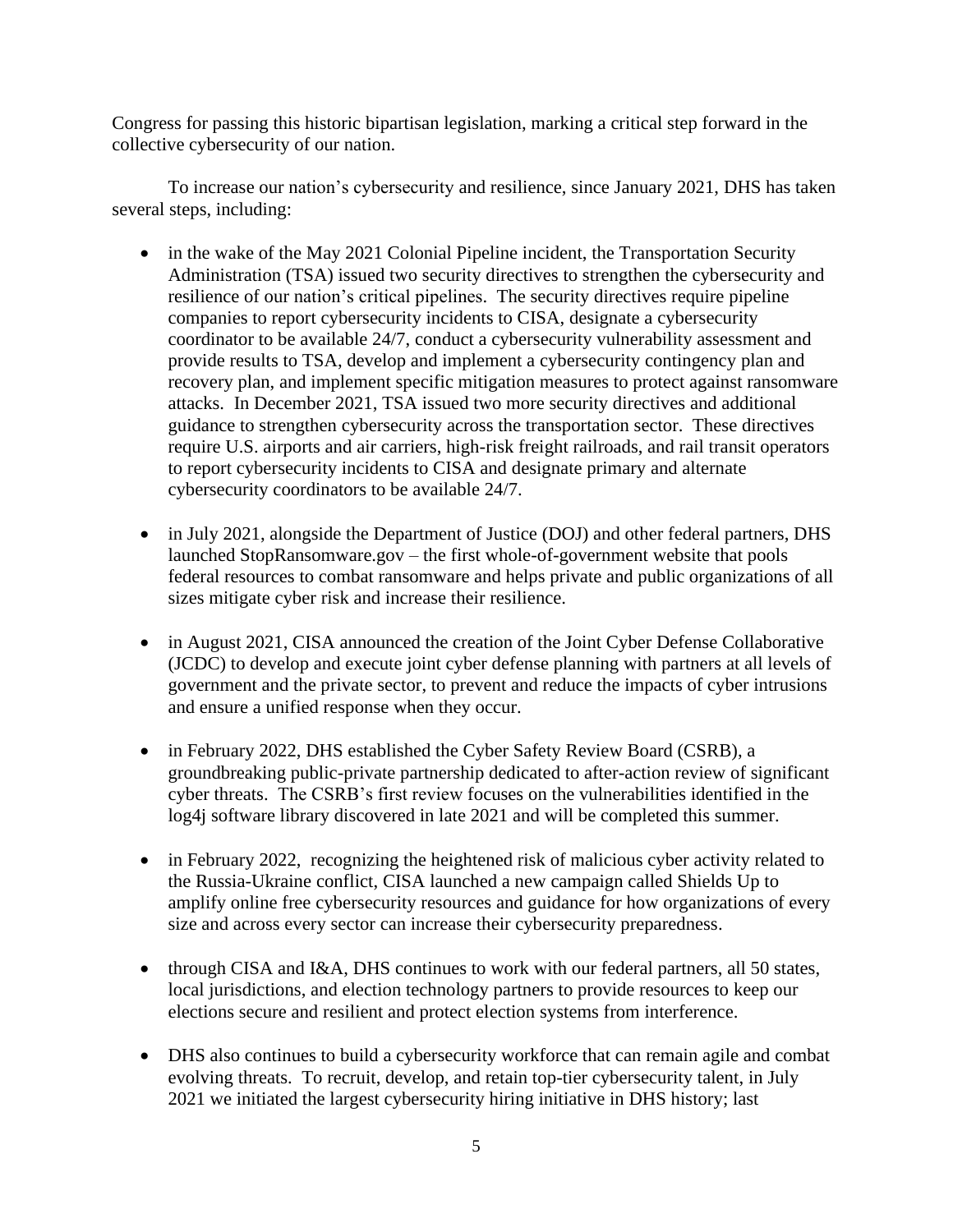November we launched the Cybersecurity Talent Management System and the DHS Cybersecurity Service to increase access to public service careers in cybersecurity, modernize our Department's ability to recruit mission-critical cybersecurity talent, and better compete with the private sector.

## **Ukraine**

Russia's unprovoked and unjustified war on Ukraine has violated the core principles upholding global peace and security. On February 20, 2022, President Biden designated DHS as the lead federal agency for domestic preparedness and response related to the Russia-Ukraine crisis. The Department established a Unified Coordination Group (UCG) to ensure federal coordination to prepare for and respond to potential impacts to the United States related to this crisis, organized around multiple lines of effort, including cyber preparedness, protecting critical infrastructure, managing physical consequences of any incidents, and ensuring resilient execution of core U.S. government functions, including by resolving national-level resource and policy issues in concert with the National Security Council. The UCG's efforts to help build cyber resilience continue the work DHS had been doing for several months to help mitigate cyber risks to U.S. critical infrastructure from Russia and other authoritarian states.

## *Cyber Threats*

On March 21, 2022, President Biden announced that evolving intelligence indicated the Russian Government is exploring options for potential cyber attacks in the United States. The President also made clear that now is the time for the private sector to harden their cyber defenses and ensure they are ready to manage any potential cyber incident. In anticipation of this, since late last year, DHS has carried out a coordinated outreach effort among federal agencies and our critical infrastructure partners to share timely and actionable classified and unclassified information and intelligence regarding cyber threats to strengthen the cybersecurity resilience of our nation. CISA has hosted or participated in more than 90 engagements related to Ukraine, reaching tens of thousands of partners, and has been working closely with TSA, the U.S. Coast Guard, and FEMA, as well as Sector Risk Management Agencies outside the Department, including the Departments of Energy, Treasury, Transportation, Health and Human Services and the Environmental Protection Agency, to leverage the Department's full resources and expertise across sectors and amplify the best practices cited in CISA's Shields Up campaign. Further, CISA is leveraging the JCDC to coordinate defense planning and coordination. Through clear communication channels, the JCDC is able to rapidly protect the networks and infrastructure of tens of thousands of organizations at scale.

We are also closely watching Russia's efforts to shape the information space in Ukraine and have observed narratives – originated in Russian state media and by Russian officials – laundered into U.S. discourse. Further, CISA's MDM team helps stakeholders understand the scope and scale of MDM activities targeting elections and other critical infrastructure, and enables them to take actions to mitigate associated risks and build resilience.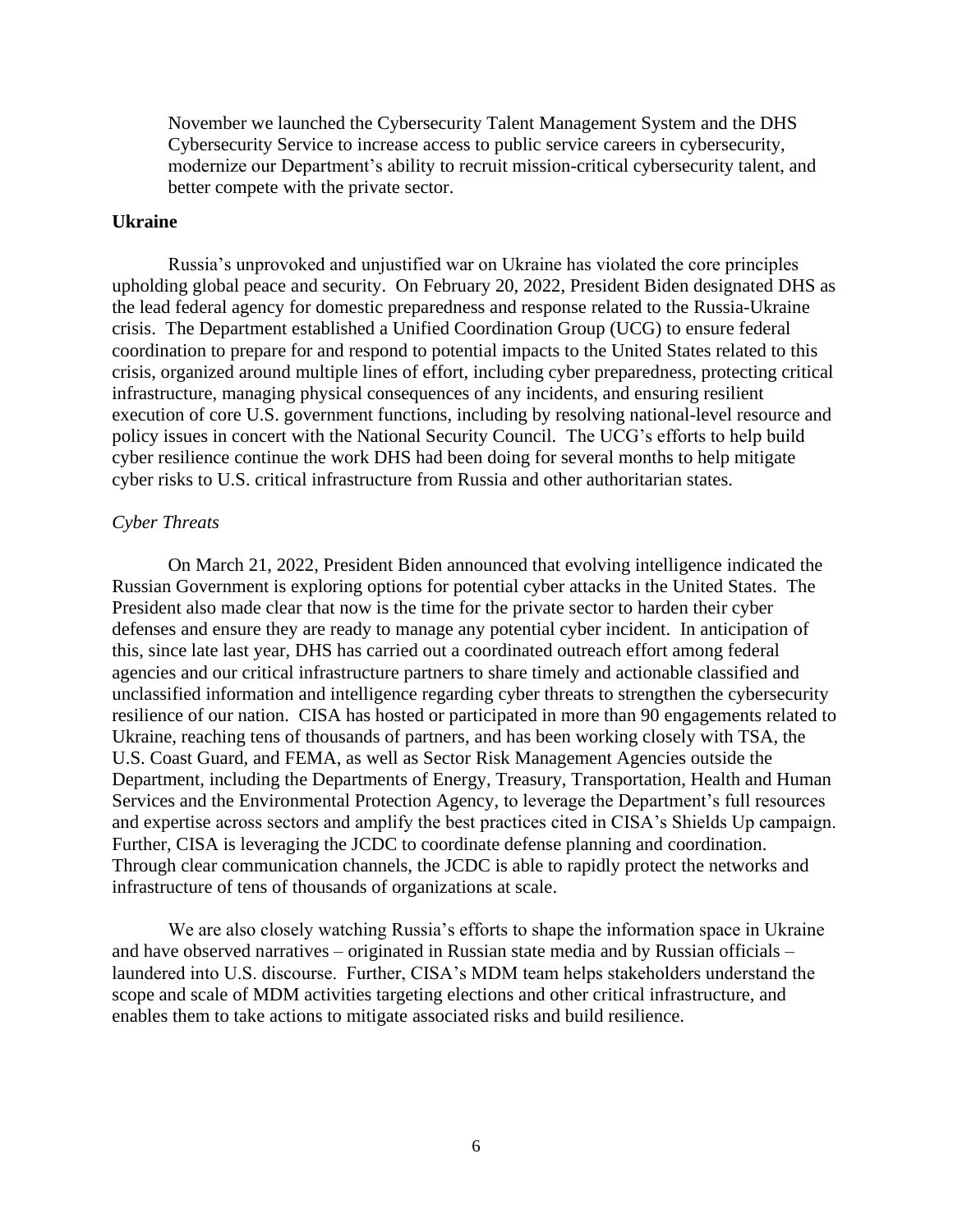### *Displaced Ukrainians*

Russia's invasion of Ukraine has resulted in senseless violence, forcing Ukrainians to seek refuge in other countries. We are committed to protecting the most vulnerable Ukrainians, including those identifying as LGBTQI+, those with medical needs, third-country nationals who had previously sought refuge in Ukraine, journalists, dissidents, and other vulnerable individuals.

To help the Ukrainian people, the White House announced on March 24, 2022 that the United States will welcome up to 100,000 Ukrainian nationals and others fleeing Russia's aggression through the full range of legal pathways, including the U.S. Refugee Admissions Program, nonimmigrant and immigrant visas, and other means. As part of this effort, President Biden announced *Uniting for Ukraine*, which will allow Ukrainian citizens forced to flee their homes as a result of the ongoing Russian invasion an opportunity to temporarily seek refuge in the United States. *Uniting for Ukraine* will provide a safe and orderly process for displaced Ukrainians with a sponsor in the United States to be considered for parole, on a case-by-case basis, for a period of up to two years. Once granted parole, Ukrainians are eligible for employment authorization. In order to be eligible, Ukrainians must have a sponsor in the United States. Sponsors will be vetted by the U.S. government to ensure they are able to support Ukrainians and to mitigate against potential exploitation.

Ukrainians already in the United States can apply for certain benefits or protection, including applying to extend or change a nonimmigrant status or for asylum. On March 3, 2022, DHS announced the designation of Ukraine for Temporary Protected Status (TPS) for 18 months. Earlier this month, DHS published a Federal Register notice with instructions for applying for TPS and an Employment Authorization Document.

## **Securing Our Border and Enforcing Our Immigration Laws**

DHS works to secure and manage our borders while building a safe, orderly, and humane immigration system.

Violence, food insecurity, poverty, and lack of economic opportunity in several countries in the Western Hemisphere are driving unprecedented levels of migration to our southwest border. The devastating economic impact of the COVID-19 pandemic on the region has only exacerbated these challenges, while human smuggling organizations peddle misinformation to exploit vulnerable migrants for profit.

The Biden-Harris Administration is committed to pursuing every avenue within our authority to secure our borders, enforce our laws, and stay true to our values. Yet, a long-term solution can only come from long-needed legislation that brings lasting reform to a fundamentally broken system.

On April 1, 2022, the Centers for Disease Control and Prevention (CDC) announced that, as of May 23, 2022, its Title 42 public health Order will be terminated. Title 42 is not an immigration authority, but rather a public health authority used by the CDC to protect against the spread of communicable disease. Until May 23, 2022, the CDC's Title 42 Order remains in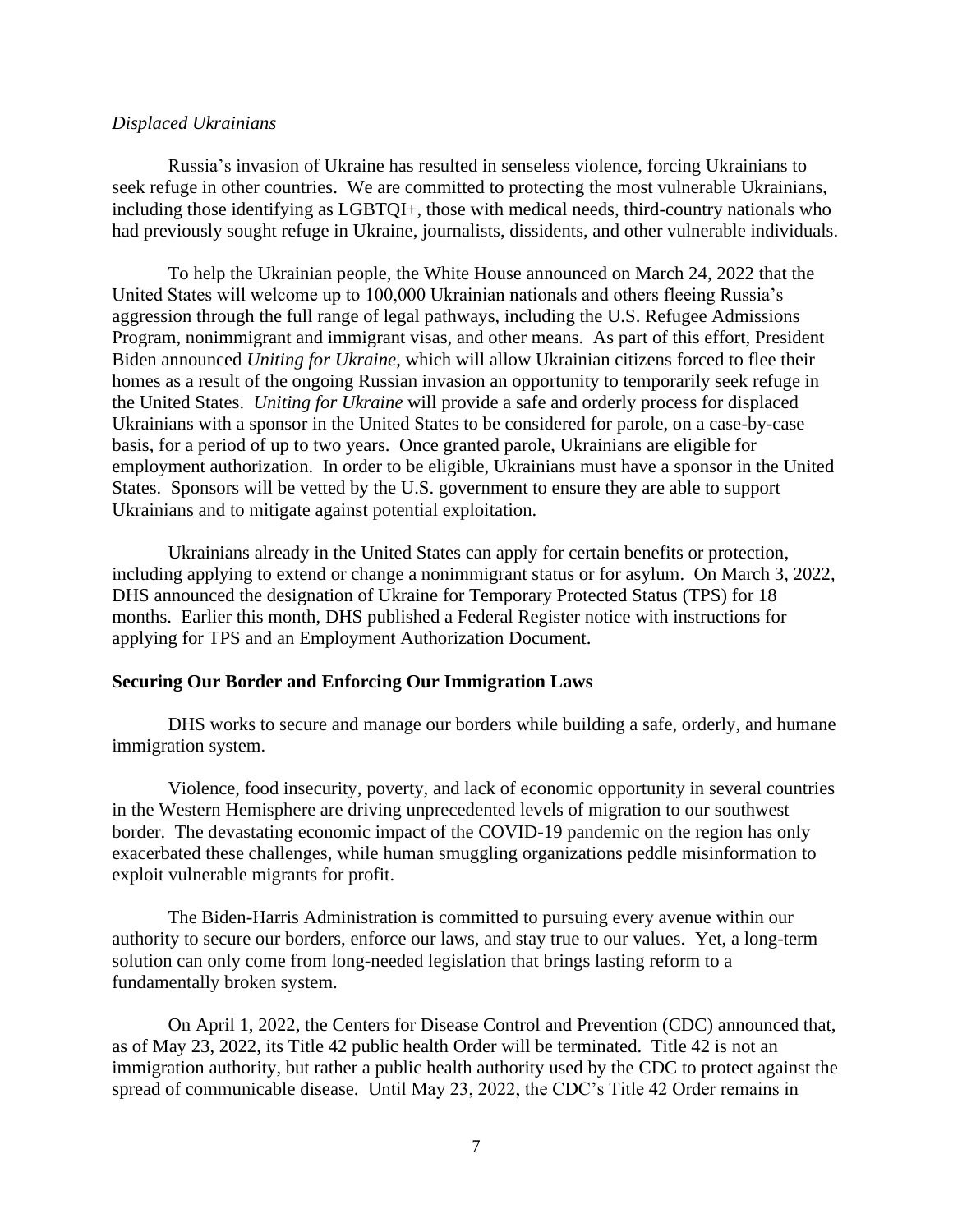place, and DHS will continue to process families and single adults pursuant to the Order. However, beginning on May 23, 2022, DHS will return to processing families and single adults using Title 8 authorities.

Under Title 8 of the U.S. Code, those who attempt to enter the United States without authorization, and who are unable to establish a legal basis to remain in the United States (such as a valid asylum claim), will be removed. They are also subject to long-term consequences beyond removal from the United States, including bars to future immigration benefits.

Beginning in September 2021, DHS began planning in anticipation of the eventual lifting of the Order. DHS is leading a whole-of-government plan to prepare for and manage projected increased encounters of noncitizens at our southwest border. Several elements of this plan are already being executed as we manage a historic number of encounters. In doing so, our objective continues to be the safe, orderly, and humane processing of noncitizens, consistent with our laws, while protecting national security and public safety.

The six pillars of our plan are as follows: (1) we are surging resources, including personnel, transportation, medical support, and facilities to support border operations; (2) we are enhancing U.S. Customs and Border Protection (CBP) processing efficiency and moving with deliberate speed to mitigate potential overcrowding at Border Patrol stations and alleviate the burden on the surrounding border communities; (3) we are administering consequences for unlawful entry, including removal, detention, and prosecution; (4) we are bolstering the capacity of non-governmental organizations (NGOs) to receive noncitizens after they have been processed by CBP and are awaiting the results of their immigration proceedings. And we are ensuring appropriate coordination with, and support for, state, local, and community leaders to help mitigate increased impacts to their communities; (5) we are targeting and disrupting the transnational criminal organizations (TCOs) and smugglers who take advantage of and profit from vulnerable migrants, and who seek to traffic drugs into our country; and (6) we are deterring irregular migration south of our border, in partnership with the Department of State (DOS), other federal agencies, and nations throughout the Western Hemisphere to ensure that we are sharing the responsibility throughout the region.

DHS has deployed unprecedented numbers of personnel, modes of technology, and expanded resources to the southwest border. The Department has also made critical security improvements along the northern border, and invested in hiring additional U.S. Border Patrol personnel, fielding new technology, and bolstering infrastructure while also strengthening efforts to increase the security of the nation's maritime borders. We have developed an integrated and scalable plan to activate and mobilize resources, increase processing and holding capacity while improving efficiency, and are implementing COVID-19 mitigation measures. We are continuing to process migrants in accordance with our laws, including expeditiously removing those who do not have a valid basis to remain in the United States. With partners, we have launched a counternetwork targeting operation focused on transnational criminal organizations affiliated with the smuggling of migrants, and in close coordination with the Department of Justice, we will refer border-related criminal activity to DOJ for prosecution where warranted, including that of smugglers, repeat offenders, and migrants whose conduct warrants such a law enforcement response.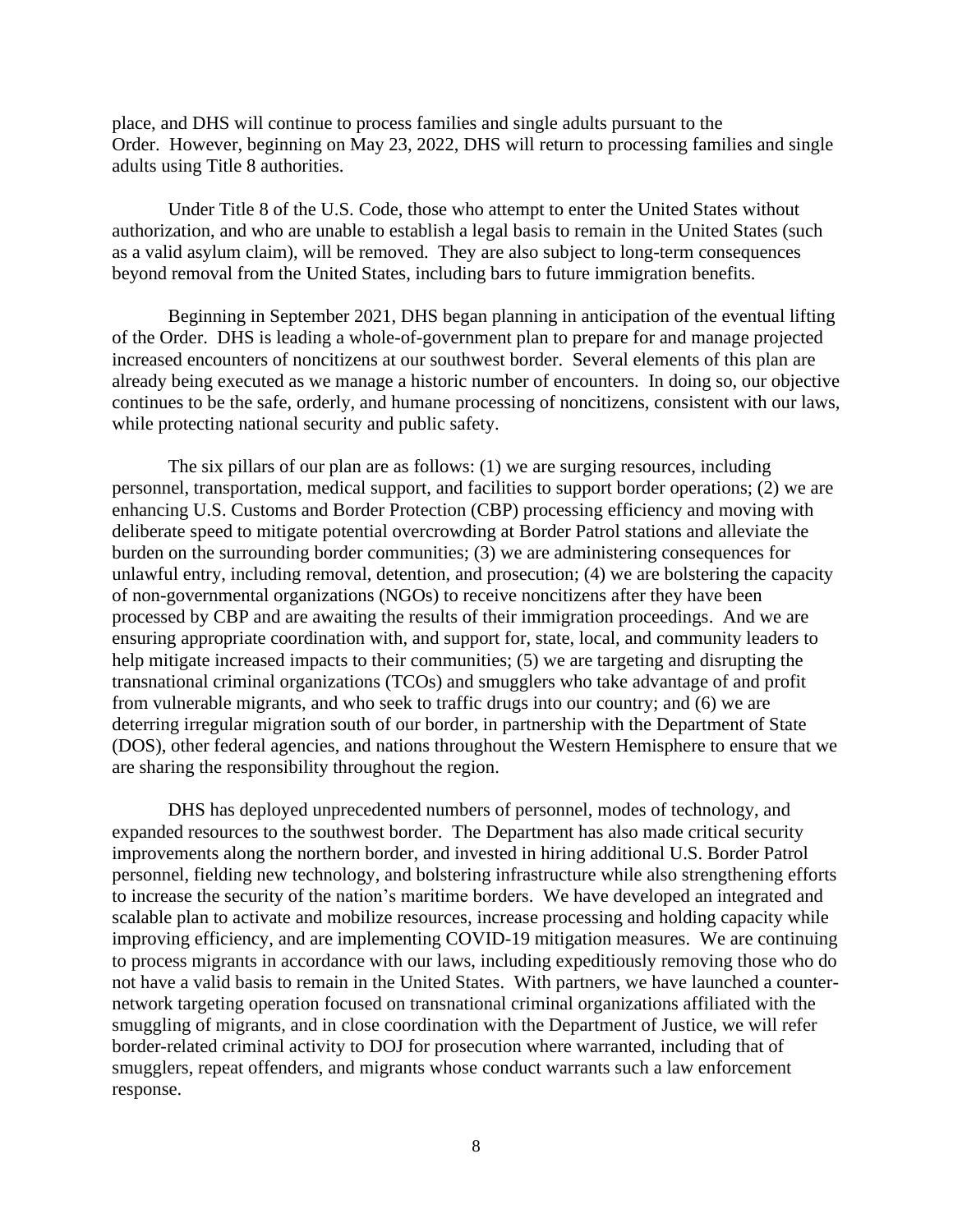We are also building a more efficient and functional means to quickly process claims for asylum and other humanitarian protections. On March 24, 2022, DHS and the Department of Justice published an interim final rule that will improve and expedite the processing by which asylum claims made by noncitizens are decided. This new, streamlined process will provide prompt relief to those who have valid asylum claims and allow DHS to focus on swifter removal of those whose claims are denied. Once the rule is fully implemented, the timeframe for hearing and deciding these asylum claims will shrink from several years to several months.

DHS has also prioritized the apprehension and removal of noncitizens who are threats to national security, public safety, or border security. On September 30, 2021, I issued a memorandum entitled *Guidelines for the Enforcement of Civil Immigration Law*, which further empowers career law enforcement officials in the field to make discretionary decisions about which noncitizens to arrest, detain, and remove. The U.S. Immigration and Custom Enforcement's (ICE) more focused approach has yielded measurable results. ICE's Enforcement and Removal Operations (ERO) arrested an average of 1,034 aggravated felons per month from February through September 2021, a 53 percent increase over the monthly average during 2016 and a 51 percent increase during 2017-2020. During the same period in 2021, ICE removed an average of 937 aggravated felons per month, the highest level ever recorded and the greatest public safety impact since ICE began collecting detailed criminality data. From February-September 2021, 46 percent of ICE removals were of serious criminals overall (persons convicted of felonies or aggravated felonies), compared to 17 percent during 2016 and 18 percent during 2017-2020.

The Biden-Harris Administration continues to work with international partners to disincentivize irregular migration and create a more secure and orderly migration system in the Western Hemisphere. In coordination with DOS, the Department is promoting bilateral migration arrangements with several Western Hemisphere countries to codify our areas of cooperation, focused on migration management, stabilization, and legal pathways. We signed the first of these arrangements with Costa Rica in March and a similar agreement with Panama earlier this month. DHS continues to maintain a close partnership with the Government of Mexico to stem irregular migration, create viable legal pathways, foster legitimate trade and travel, and combat the shared dangers of transnational crime. The Department is currently engaged with other countries in the region to advance similar objectives, and in coordination with DOS, continues to work with foreign governments to improve cooperation with countries that systematically refuse or delay the repatriation of their nationals.

#### **Combating the Flow of Narcotics into the United States**

DHS employs a multi-layered approach to countering narcotics trafficking. ICE Homeland Security Investigations (HSI) Special Agents exchange information, coordinate investigations, and facilitate enforcement actions with law enforcement partners abroad to deter the ability of TCOs to smuggle drugs, people, and contraband into and out of the United States. Pursuant to their narcotics enforcement portfolio, HSI Special Agents conducted 12,920 criminal arrests and seized over 2.4 million pounds of narcotics, which included 14,530 pounds of fentanyl in FY2021. In comparison, HSI narcotics enforcement efforts yielded 12,271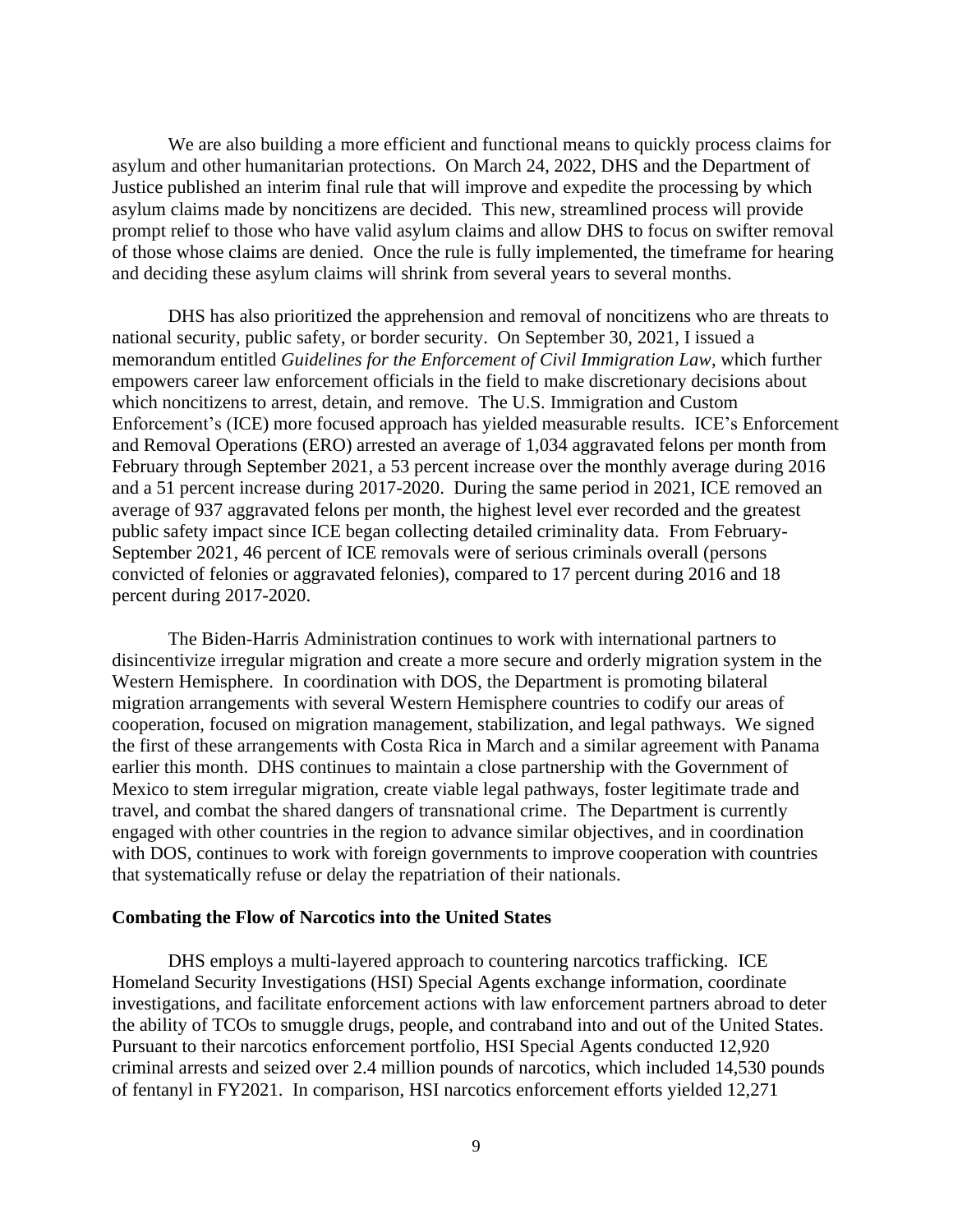criminal arrests, seizure of more than 1.4 million pounds of narcotics, including 6,105 pounds of fentanyl, in FY2020. In addition, HSI agents seized more than \$188 million in total currency and assets. CBP's National Targeting Center uses advanced analytics and targeting capabilities to identify critical logistics, financial, and communication nodes and exploit areas of weakness in opioid trafficking networks.

## **Combating Human Trafficking and Human Smuggling**

Criminal organizations profit from the two distinct, but related, crimes of human trafficking and human smuggling by targeting and exploiting the most vulnerable among us. DHS is one of the leading federal agencies spearheading the fight against these horrible crimes. Using a victim-centered approach, ICE HSI initiated over 1,100 investigations involving both domestic and transnational human trafficking organizations in FY2021 alone and helps achieve hundreds of federal and state-level convictions each year against traffickers. DHS has a robust Victim Assistance Program for victims of human trafficking (both citizens and non-citizens) and also provides immigration relief to qualifying foreign-national victims of human trafficking and other designated crimes who assist law enforcement.

DHS employs a counter-network approach to confront Transnational Criminal Organizations (TCOs) and other threat networks, leveraging unique authorities, data holdings, and partnerships to disrupt and dismantle these networks. Through an initiative called Joint Task Force (JTF) Alpha, DHS and DOJ are working together to leverage joint investigative, prosecutorial, and capacity-building efforts to investigate and prosecute the most prolific and dangerous human smuggling and human trafficking groups operating in Mexico and the Northern Triangle. JTF Alpha also works closely with Operation Sentinel, which is led by CBP, to counter TCOs affiliated with migrant smuggling by targeting their members, associates, and assets, and employing a series of targeted sanctions against them.

## **Operation Allies Welcome**

DHS remains committed to the resettlement of Afghan evacuees as part of Operation Allies Welcome (OAW). In August 2021, President Biden designated DHS to serve as the lead agency to coordinate efforts across the federal government to support Afghan nationals as they resettle in the United States. DHS established a Unified Coordination Group to coordinate the implementation of a broad range of services, including initial processing, COVID-19 testing, isolation of COVID-positive individuals, additional medical services, and screening and support for individuals who are neither U.S. citizens nor lawful permanent residents.

As of April 15, 2022, we have welcomed more than 78,000 Afghan nationals through OAW, providing them with support and assistance as they begin their new lives. The Department thanks Congress for appropriating funds that enable the United States to provide resettlement assistance, such as cash assistance, medical assistance, employment preparation, job placement, and English language instruction for 95,000 individuals in OAW through the end of Fiscal Year 2022. Afghan nationals continue to be considered for humanitarian parole into the United States on a case-by-case basis. Overseas, there continue to be populations of Afghans in third countries seeking to come to the United States, and we are working with interagency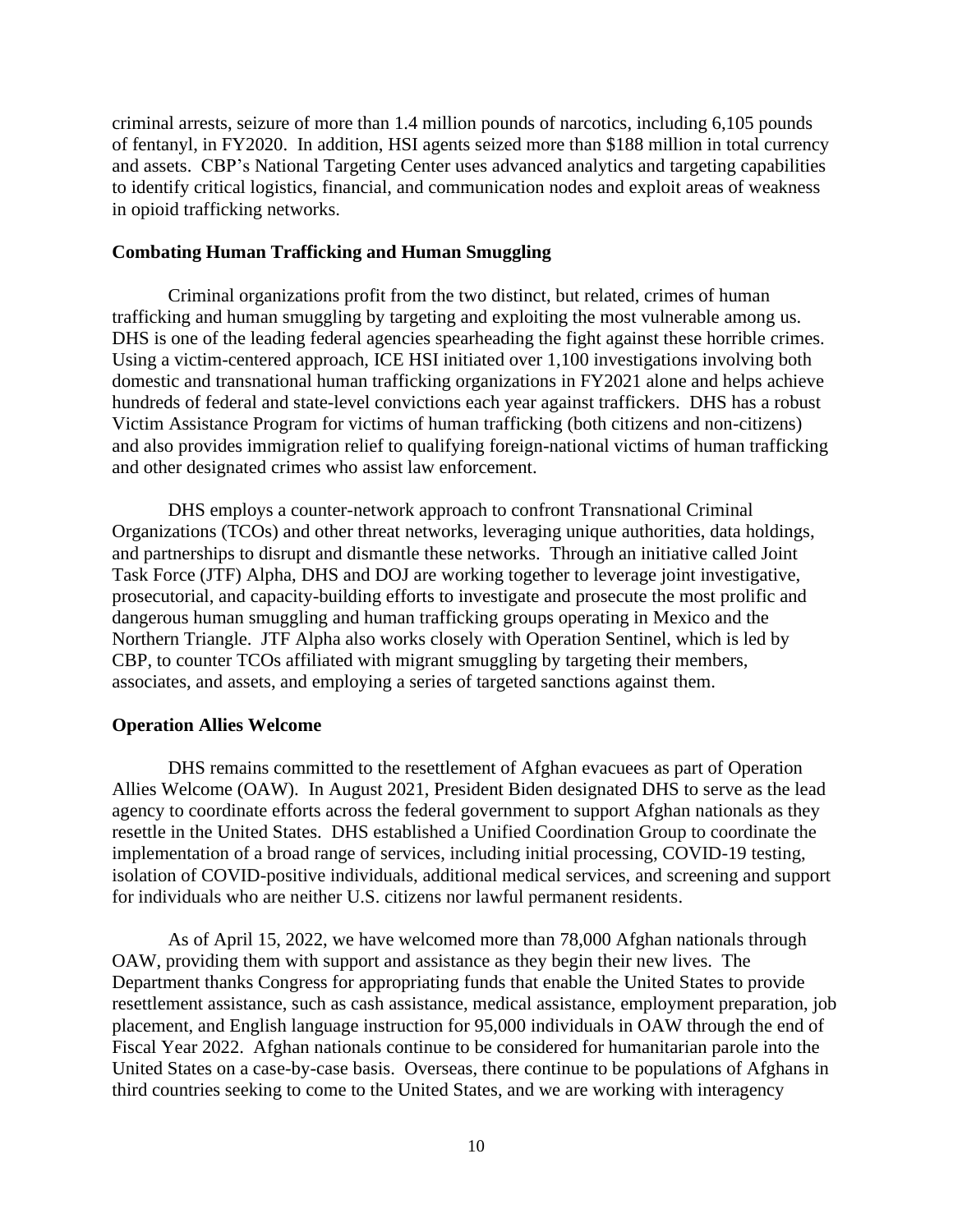partners to process those eligible for resettlement. We have begun to process Afghans at Camp As Sayliyah in Qatar for Special Immigrant Visas or through the U.S. Refugee Admissions Program (USRAP). With our interagency partners, we have established a system to process Afghans through the USRAP more efficiently by streamlining processing steps at a centralized location.

In all cases, Afghan evacuees complete a rigorous and multi-layered screening and vetting process that includes national security and criminal records checks before they can enter the United States. This process includes intelligence, law enforcement, and counterterrorism professionals from DHS, the Department of Defense, State, FBI, NCTC, and other Intelligence Community partners reviewing fingerprints, photos, and other biometric and biographic data for every Afghan evacuee. Only those evacuees who clear these comprehensive checks are approved for onward travel to the United States.

As we continue to welcome Afghans to the United States through OAW, the U.S. government will continue to work closely with state and local partners to ensure the safe resettlement of our allies. For the balance of Fiscal Year 2022, the National Conference Center in Leesburg, VA will serve as the domestic safe haven for OAW-eligible Afghan parolees as they complete processing before being connected with resettlement agencies and partners who help them move to their new communities. To help Afghan nationals sustainably resettle in communities across the United States, DHS-led "Welcome Centers" are providing on-site services and referrals to ensure individuals and families have access to federal, state, and local benefits for which they qualify, and remain connected to federally funded resettlement networks.

### **Additional Authorizations**

In addition, there are two reauthorizations that the Department requires to continue its work in critical mission spaces.

First, the authority to establish and operate Joint Task Forces (JTFs) sunsets at the end of this fiscal year. JTFs provide a direct operational coordination layer to enhance the multi-faceted challenges facing DHS. JTFs remove stove-piped approaches to meeting challenges. They do this by developing and implementing an integrated approach that maximizes resources and capabilities within the Department for long-term missions and challenges. Today, JTF-East (JTF-E) is responsible for ensuring Departmental unity of effort in the southern maritime approach to the United States and demonstrates the tangible, positive impacts that JTFs can have on enhancing DHS operations.

Beyond setting cross-Department wide goals and planning in a unified manner, JTFs further the Department's maturation by empowering Department officials to focus the Department's resources, to achieve DHS goals. This realizes the promise in the Homeland Security Act and subsequent creation of DHS to bring together organizations with homeland security roles in a coherent whole to achieve comprehensive security.

Lastly, the Department appreciates the current authorities to conduct counter unmanned aircraft systems (C-UAS) operations. Detection efforts and C-UAS deployments during the past